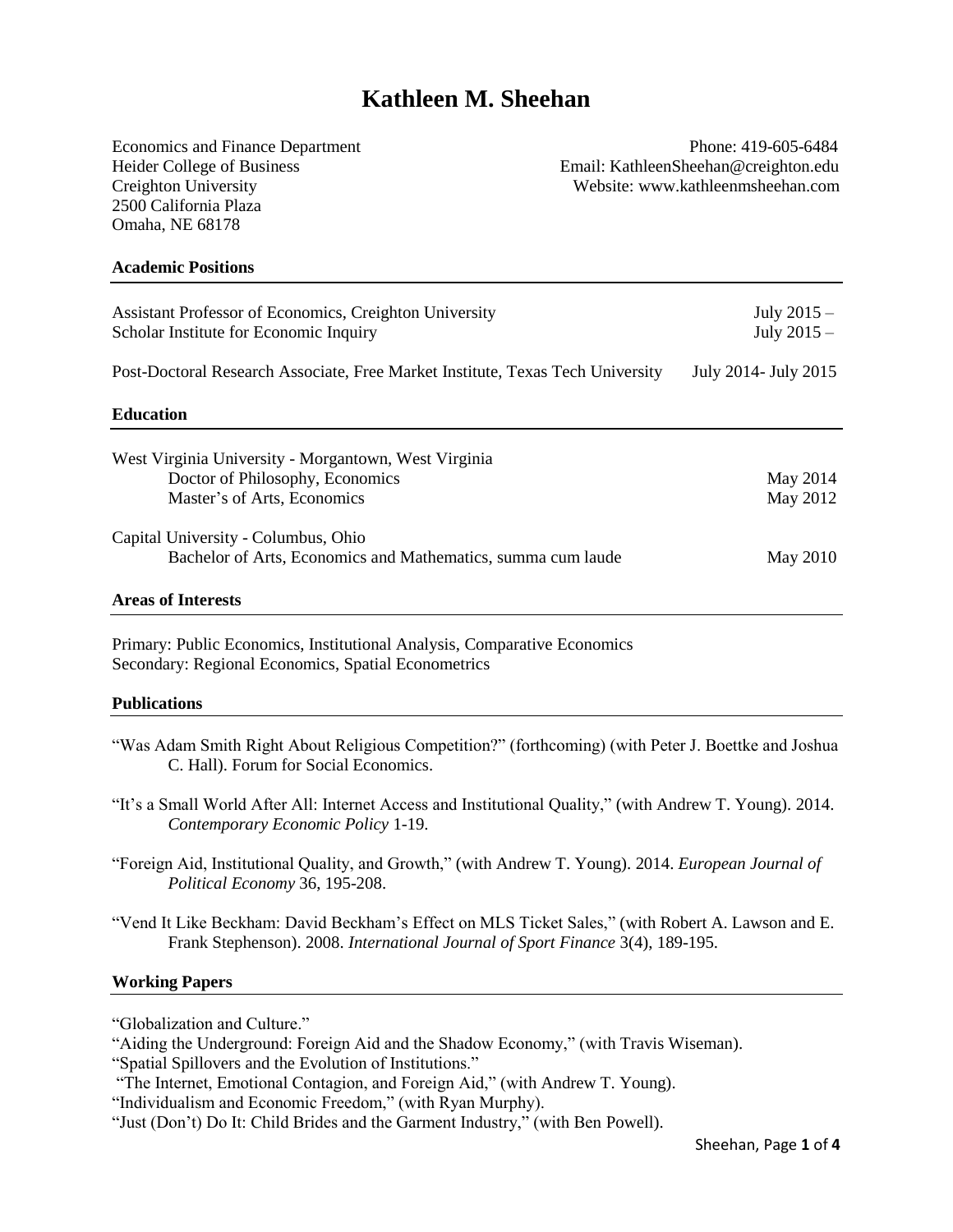# **Popular Writings**

"U.S. decline in economic freedom is troubling for Nebraska" *Lincoln Journal Star* (September 2015). "WV Needs Freedom to be 'Open for Business'" *The State Journal* (March 2013). "Shopping Big Business Can Support Your Local Community, too" *The State Journal* (December 2012). "WV Must End Targeted Tax Incentives" *The State Journal* (October 2012).

# **Teaching Experience**

| Creighton University, Omaha, NE                                    |               |
|--------------------------------------------------------------------|---------------|
| Introductory Macroeconomics (ECO 205)                              | Fall 2015     |
| Texas Tech University, Lubbock, TX                                 |               |
| Applied Business Economics (BECO 4310)                             | Spring $2015$ |
| West Virginia University, Morgantown, WV                           |               |
| Comparative Economic Systems (ECON 454)                            | Fall 2013     |
| Principles of Macroeconomic (ECON 202 Online)                      | Summer 2013   |
| Principles of Microeconomics (ECON 201)                            | Spring 2013   |
| Art of Teaching Workshop participant, Institute for Humane Studies | Summer 2014   |

#### **Conference Presentations**

| "Just (Don't) Do It: Child Brides and the Garment Industry". The Southern Economic Association Annual  |
|--------------------------------------------------------------------------------------------------------|
| Conference 2015.                                                                                       |
| "Spatial Spillovers and the Institutions of the European Union". The Association of Private Enterprise |
| Education (APEE) Annual Conference 2015.                                                               |
| "Determinants of Internet Access". Public Choice Society Annual Conference 2015.                       |
| "Aiding the Underground: Foreign Aid and the Shadow Economy". The Southern Economic Association        |
| Annual Conference 2014.                                                                                |
| "Aiding the Underground: Foreign Aid and the Shadow Economy". Free Market Institute, Texas Tech        |
| University, Department Seminar Spring 2014.                                                            |
| "Aiding the Underground: Foreign Aid and the Shadow Economy". APEE Annual Conference 2014.             |
| "Spatial Spillovers and the Evolution of Institutions". Public Choice Society Annual Conference 2014.  |
| "Globalization and Culture". The Southern Economic Association Annual Conference 2013.                 |
| "The Internet, Emotional Contagion, and Foreign Aid". APEE Annual Conference 2013.                     |
| "It's a Small World After All: Internet Access and Institutional Quality". The Southern Economic       |
| Association Annual Conference 2012.                                                                    |
| "Foreign Aid, Institutional Quality, and Growth". APEE Annual Conference 2012.                         |
|                                                                                                        |

# **Fellowships and Awards**

| <b>Becker Fellowship, West Virginia University</b>                           | Fall $2012 -$ Spring $2014$ |
|------------------------------------------------------------------------------|-----------------------------|
| Visiting Dissertation Fellow, the Mercatus Center at George Mason University | Fall 2013                   |
| <b>Adam Smith Fellowship, the Mercatus Center at George Mason University</b> | Fall 2012                   |
| Humane Studies Fellowship, Institute for Humane Studies                      | Fall 2010-2013              |
| <b>Charles G. Koch Doctoral Cap, West Virginia University</b>                | Fall 2010-2012              |
| Kendrick Summer Research Grant, West Virginia University                     | Summer 2011, 2012           |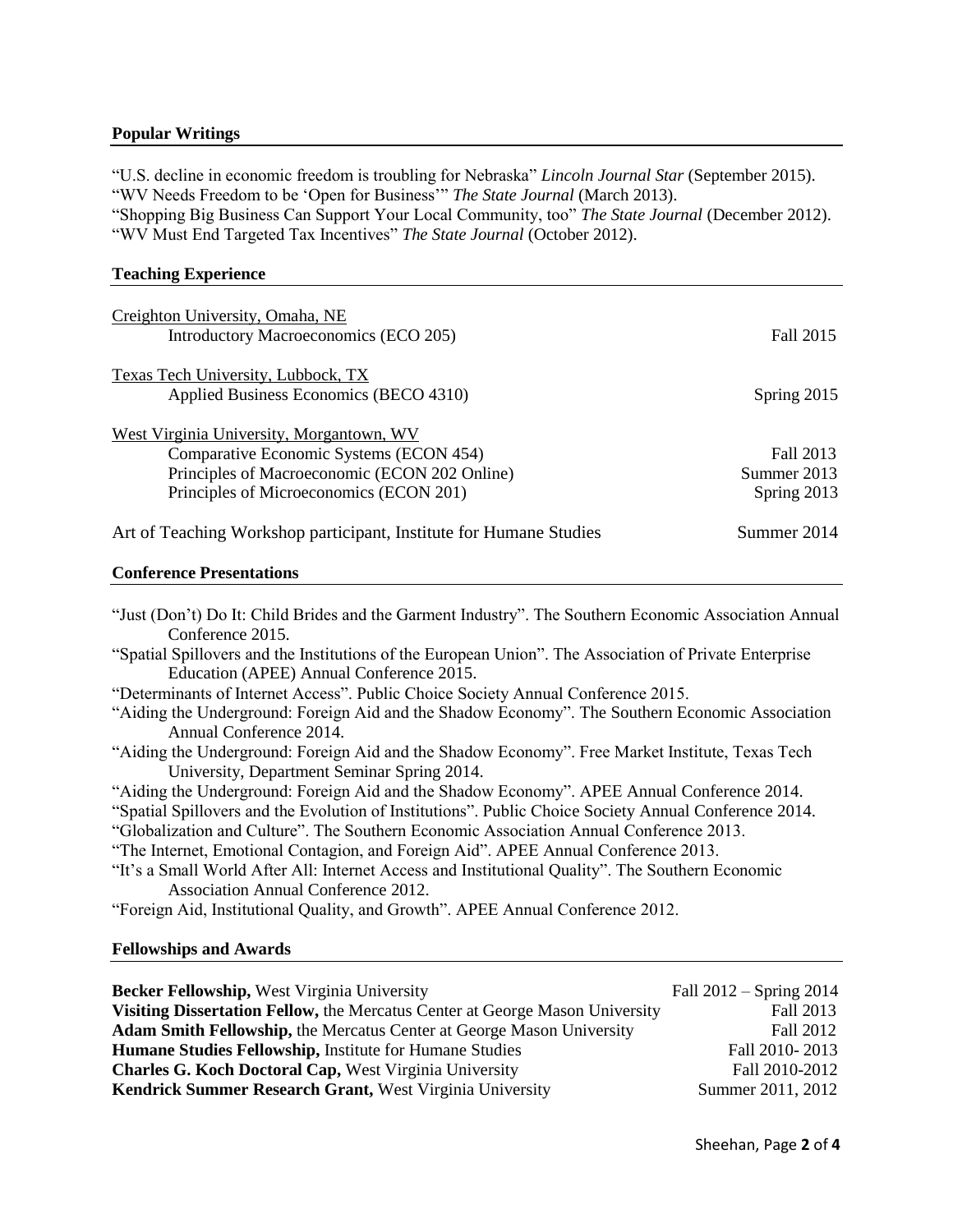- KOGA-AM, Ogallala, NE (Radio). "Midwest Opinions." Topic: Nebraska and the decline of U.S. economic freedom. October 7, 2015.
- KFOR-AM/FM, Lincoln, NE (Radio). "Lincoln Live." Topic: Nebraska and the decline of U.S. economic freedom. October 1, 2015.
- KLIR,KZEN-FM, Central City, NE. With Ryan Kumtf. Topic: Nebraska and the decline of U.S. economic freedom. September 24, 2015.
- KFAB-AM (Radio). "Grow Omaha." Topic: Nebraska and the decline of U.S. economic freedom. September 19, 2015.
- WTKI-AM/FM, Decatur, AL (Radio). "The Fred Holland Show." Topic: United States Relationship with Cuba. February 24, 2015.
- KFYO-AM, Lubbock TX (Radio). "The Chad Hasty Show." Topic: United States Relationship with Cuba. January 23, 2015.
- *Free to Exchange*, KTTZ TV and the Free Market Institute. Topic: Shadow Economies in the United States. Fall 2014.

## **Public Lectures**

Speaker on the Free Market Road Show 2015, hosted by the Austrian Economics Center. Spring 2015. Panelist, "Entrepreneurship and its enemies. How to set our creative energy free", Sofia, Bulgaria. Panelist, "Entrepreneurship and growth", Skopje, Macedonia.

Panelist, "To grow or not to grow? From secular stagnation to robust recovery", Pristina, Kosovo. Panelist, "Entrepreneurship and its enemies. How to set our creative energy free", Tirana, Albania.

Panelist, "To grow or not to grow? From secular stagnation to robust recovery", Podgorica, Montenegro.

Panelist, "Entrepreneurship and its enemies. How to set our creative energy free", Zagreb, Croatia.

Panelist, "To grow or not to grow? From secular stagnation to robust recovery", Sarajevo, Bosnia and Herzegovina.

Panelist, "To grow or not to grow? From secular stagnation to robust recovery", Belgrade, Serbia. Panelist, "End the War on Drugs" for Students for Liberty. Fall 2014

Graduate student speaker at "Undergraduate Research in Economics and Liberty Conference", hosted by Troy University. Summer 2013.

#### **Referee Service for Academic Journals**

*European Journal of Political Economy, Journal of Economics and Finance Education*, and *Journal of Private Enterprise*

#### **Professional Memberships**

American Economic Association, Southern Economic Association, the Association of Private Enterprise Education, Public Choice Society